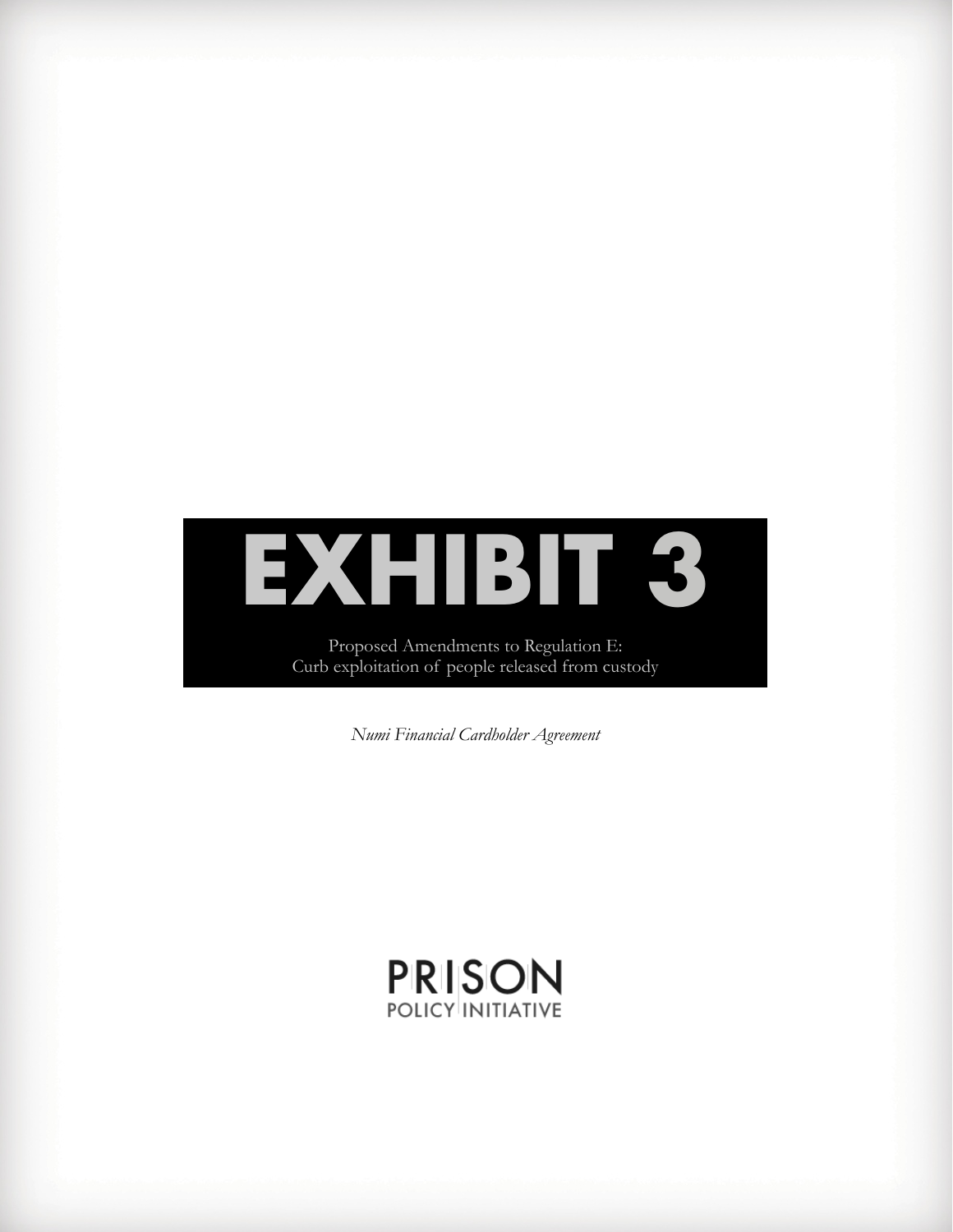1. Terms and Conditions. This agreement outlines the terms and conditions, governing your use of the Numi Prestige Prepaid MasterCard ("Card") issued by Central National Bank & Trust Company, Enid, Oklahoma and supersedes received (the "Agreement"). By accepting this Card, you agree to be bound by these terms and conditions. These terms and conditions are effective as of September 10, 2013 and replace any previous agreement of this Card, Ca CAREFULLY AND KEEP IT FOR FUTURE REFERENCE.

**2. Definitions**. (1) Our "Business Days" are Monday through Friday excluding certain holidays. Our Authorized Agents have their own business days, but Saturdays, Sundays and Federal holidays are not considered Business Da (4) "You" and "your" mean the person to whom the card is registered and who is authorized to use the Card as provided by this Agreement. (5) "We", "us" and "our" means Central National Bank, its successors and assigns. "Se ervicer on behalf of the Bank. (6) "Authorized Agent" means the correctional facility distributing the cards.

3. Verification of Identity. The USA PATRIOT Act is part of a federal law (the Bank Secrecy Act) that requires all financial institutions to obtain, verify and record information that identifies each person who opens a Car we may ask for your name, physical address, and date of birth and other information that will allow us to reasonably identify you. We may also ask to see your driver's license, Social Security card, or other identifying do

5. Loading the Card is a present card where funds can only be loaded one time by the Authorized Agent providing you with your Card. The funds that are available are recorded in your Card Account. The value of the funds ava ant as the "Available Funds."

6. Personal Identification Number ("PIN"). Your PIN is a security feature which will be needed for certain transactions including all ATM withdrawals. It identifies you as the proper user of the Card and authorizes transac on your Card, do not keep it with your Card, and do not reveal it to any unauthorized person. You should contact us immediately if you believe that anyone has gained unauthorized access to your PIN. You should not reveal t

7. Using the Card. So long as you do not exceed the Available Funds in your Card Account, you may use the Card to purchase goods or services wherever MasterCard debit cards are accepted, where Pulse is accepted, and to obt the Card from any financial institution or ATM that accepts MasterCard. Each time you use the Card, you authorize us to reduce the funds available in your Card Account by the amount of the purchase or withdrawal in additio provide paper receipts for small dollar transactions.<br>8. Your Duties as a Cardholder.

## 8. Your Duties as a Cardholder.

As a cardholder, you acknowledge and agree to the following:

- You must have a sufficient balance on your Card to pay for each transaction and all applicable fees. If you attempt a transaction for more than the available balance on your Card, the transaction may be declined.
- You agree that we may deduct the amount of your transactions and applicable fees, and any other amount you owe us in connection with any Card usage, directly from your Card.
- You must pay us immediately on demand if, for any reason, your Card does not have a sufficient balance to cover the amount of a transaction and amounts owed to us.
- You will take reasonable steps to protect the security and confidentiality of your PIN. You will notify us right away if you believe your Card or PIN has been lost or stolen or that someone has used or may use your card or PIN without your permission.
- 

● You will not authorize anyone else to use your Card.<br>9. Limitations on Use. You may be denied the right to use the Card if you (1) exceed the daily ATM withdrawal limit, (2) do not have adequate Available Funds in your below. You do not have the right to stop payment on any purchase or withdrawal originated through your Card. You do not have overdraft protection for your Card. Please review the limitations on the use of your Card in the

You may not use the Card for any illegal or restricted transaction. If you authorize a transaction, the approval may result in a hold for amount of the transaction for up to thirty days even if you do not complete the purc

10. Merchandise Returns. PLEASE BE AWARE OF THE MERCHANT'S RETURN POLICIES PRIOR TO COMPLETING THE TRANSACTION. If you wish to return any merchandise purchased with the Card, you will be subject to the Merchant's return po and their affiliates employees, and agents are not responsible for the services or merchandise purchandise purchased with the card. The Bank is not responsible for the return or exchange of merchandise purchased by the pol for up to seven (7) business days.

**11. No Warranty Regarding Goods and Services.** Except as expressly otherwise provided in this Agreement, we make no representations or warranties of any kind to you, whether express or implied, and, therefore, we are not

The conversion may occur on a date subsequent to the date of the transaction and as such the rate of conversion may be different at that time than at the time of purchase. Cardholder agrees to pay the converted amount, in type, terminal location (for ATM withdrawals), and amounts of the transactions, the beginning and closing balances, fees assessed against the Card during the period, and addresses and telephone numbers for inquiries. You c

request a paper statement by calling the number on the back of the Card (a fee may apply for the call and paper statement – see fee schedule below).<br>14. Your Liability for Unauthorized Transactions, Lost of the Schemes bea through the use of your Card, including any PIN-based transactions, any transactions initiated by presenting the Card number only and any authorized transactions initiated by someone else. You must report unauthorized tran www.crackson.com/intervention.com/intervention.com/intervention.com/intervention.com/intervention.com/intervention/intervention/intervention/intervention/intervention/intervention/intervention/intervention/intervention/int the time we are actually notified. When reporting a lost or stolen card, you will be required to provide us with your name, the Card number, your most recent transaction(s) and any other personal information necessary to v information is verified, we will either reissue a Card or refund the remaining balance, subject to any applicable replacement card fee or refund processing fee as shown in the Fee Schedule and subject to the settlement of

and the state of the state of the state of the control identification pumpler (PIN) to make purchases. Therefore, if you lose your card, someone will be able to use its remaining value. Protect your PIN and card at all tim

**16. Signature on Card**. Before using your Card, you must sign your signature on the back, where indicated. Write down the Card number and the toll-free number on the back of the Card on a separate piece of paper in case t Card, as well as additional identification information including, but not limited to, your name, your address, home phone number, date of birth, zip code, and a form of identification. We may use this data for a range of p

Card. By use of the Card, you agree and accept that we are not responsible for any interruption of service. 18. Error Resolution, WE ARE RESPONSIBLE FOR RESOLVING ANY FRROBS IN TRANSACTIONS MADE WITH YOUR CARD AND ALL OUESTIONS AROUT TRANSACTIONS MADE WITH YOUR CARD SHOULD BE DIRECTED TO US RATHER THAN TO THE ISSUER OF THE CARD. number on the back of the Card or write us via our website or mailing address, if you believe that your statement or receipt reflects an error or for more information about a transaction listed on the statement or receipt.

information orally, we may require verification with a written explanation within ten (10) business days of hearing from you and will correct any error promptly. If we need more time, however, we may take up to forty-five Account within ten (10) business days for the amount you believe is in error, so that you will have the use of the money during the time it takes us to complete our investigation. However, if we request verification with a receive it within ten (10) business days; we may not credit your account.

For errors involving new Cards, point-of-sale debit card transactions, or foreign-initiated transactions, we may take up to 90 days to investigate your complaint or question and for new accounts, we may take up to 20 busin is in error.

# with send you our conclusion within three (3) business days of completing our investigation. If we decide that there was no error, we will send you a written explanation and may debit any provisional credit from your Card used in our investigation.<br>We are not responsible for the delivery, quality, safety, legality or any other aspect of the goods and services purchased from Merchants with the Card. Any disputes concerning those matters shou

19. Address or Name Changes. You are responsible for notifying us of changes in your address or telephone number within two weeks of the change. We will attempt to communicate with you only by use of the most recent addres

you agree that any notice or communication sent by us to the address or telephone number noted in our records shall be effective unless we receive notice of change of the address or telephone number from you.<br>20. Unclaimed locate you, we may be required to deliver any value remaining on the Card to the state as unclaimed property.

**21. Changing the Terms and Conditions, Amendment and/and Cancellation**. We may change the terms of, or add new terms to, these Terms and Conditions at any time, with or without cause, and without giving you notice, in acc applicable charges and fees, will be returned to you. You may cancel this Agreement by telephoning or writing us and you may be charged a refund processing fee. Upon cancellation, you will no longer be able to use the Card

23. Tracking Available Funds, As you use the Card, the Available Funds will be reduced by the full amount of each purchase including taxes, and any other fees. You are responsible for tracking your Card's Available Funds i Available Funds balance or to request information about previous transactions, you can check your balance anytime by calling the toll-free number on the back of the Card or visiting our website. Each telephone balance inqu against your Card balance. There is no fee for checking your Card balance online at the cardholder website.

24. Transactions Where Funds May Be Held Until Settlement. To use your Card at a gas station it is recommended that you pay inside. Paying inside will avoid having an additional portion of your card balance (up to \$75.00) of the card at the pump. Certain Merchants, such as hotels and car rental agencies may cause an "authorization" or a "hold" on your available for whe valuable for the oblog ays for an amount of funds above the actual trans is done to take into account tip/eratuity. Please be advised that while this additional amount may be unavailable for up to ninety (90) days, your Card will only be charged the actual amount of the purchase at the time the release authorizations without a certified letter or fax from the merchant. In addition, if you commence a purchase and the merchant obtains an authorization, and then you cancel the purchase without completing it, the aut

# funds for 10 days, or longer in some cases.<br>**25. Recurring and Pre-Authorized Transactions**. Cardholder shall not make any preauthorized or recurring payments using the Card, such as assigning the card to pay a recurring m

**26. Card Valid Thru Date**. The Card is valid and usable until it is past the expiration date embossed on the Card. If there is a balance remaining after the expiration date, for a period of 24 months, or longer where requ

**28. Transactions in Excess of Available Funds**. If you attempt to use the Card when there are insufficient Available Funds for the particular transaction (e.g., \$100 purchase when the Card only has \$75 in Available Funds)

29. Data Protection and Privacy. We collect nonoublic personal information about you in order to understand your needs, administer our business, process your transactions, and provide you with products and services. We obt following sources:

Information you provide to us by telephone, on applications, in membership requests, at our web site, and on other forms (such as your name, address, telephone number and date of birth);

- 
- Information about your transactions with us, joint marketers, or others (such as your card balance, payment history, parties to transactions, and card usage);<br>• Information we may receive from a consumer-reporting agency insurance agents and card issuers, so that they can market goods and services to you. We also may disclose:
- 
- Some of this information, such as your name and address, to companies that perform marketing services on our behalf (e.g., to companies that assist us with mailings).<br>• Information about your card, membership, and trans such as subpoenas and court orders; (d) to law enforcement authorities if we believe a crime has been committed; and (e) if you give us your consent.
- We do not disclose nonpublic personal information about our current or former customers to unaffiliated third parties except as set forth in this policy or as permitted by law.

Information Security. We restrict access to nonpublic personal information about you to our employees who have a need to know such information (e.g., to process your transactions). We train our employees on the importance physical, electronic, and procedural safeguards that comply with federal standards to guard the nonpublic personal information of our customers.

<u>Other Privacy Rights.</u> We will comply with applicable state laws regarding the information we share about you. Certain state laws restrict the types of information that we may disclose about you or require that we provide with you.

and Soverning Law/Jurisdiction. The interpretation and enforcement of this Agreement shall be governed by and construed in accordance with the laws of the United States and the State of Oklahoma, without regard to principl respect to this Agreement or any services provided under this Agreement shall be brought only before a federal or state court of competent jurisdiction in Oklahoma. 31. Void Where Prohibited. Not all services described in this Agreement are available to all persons or at all locations. We reserve the right to limit, at our sole discretion, the provision of any such services to any per

ded void where prohibited.